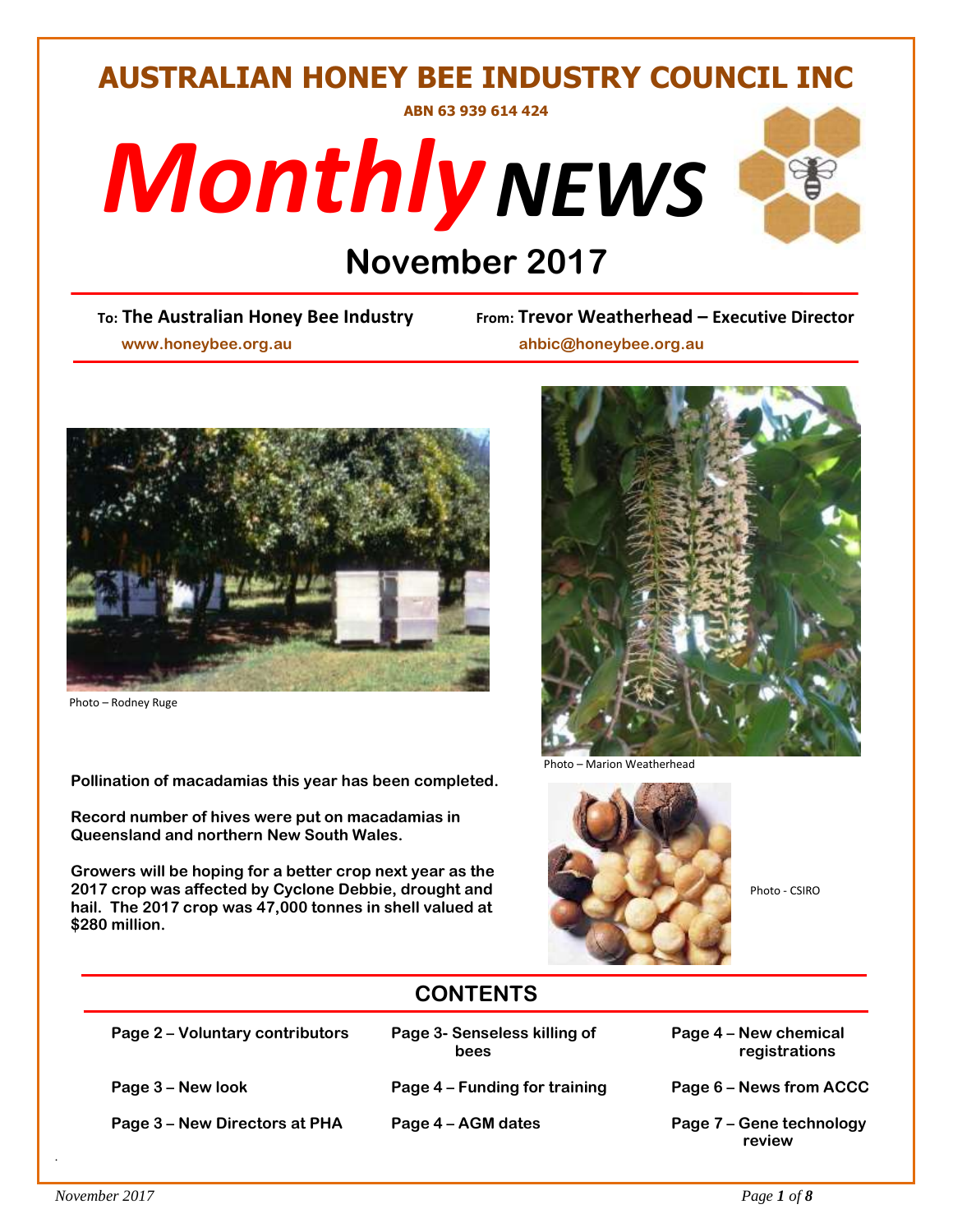# **AUSTRALIAN HONEYBEE INDUSTRY COUNCIL INC**

**ABN 63 939 614 424**

The Australian Honey Bee Industry Council (AHBIC) is the **Peak Industry Body for the Australian Beekeeping Industry** working for all within our industry including

**honey producers, honey packers, pollinators, queen bee breeders, equipment manufacturers/suppliers**.

We urge beekeepers to support those

Packers, Queen Bee Breeders, Equipment Manufacturers/Suppliers who contribute to AHBIC.

# **The following list recognises contributions received since 1 December 2016**

**Thank you to all our contributors***.* **AHBIC appreciates your ongoing support**

*A number of Honey Producers have generously given a voluntary contribution but wish to remain anonymous*

#### **HONEY PRODUCERS**

**Abbott, B & Proudford, R Anderson, Cedar Badger Head Bees Beechworth Honey Pty Ltd** *(on behalf of some honey producers)* **Bees Neez Honey Blair, Shona Bliss, Stephen Brenton, Daryl Clifford, Ray Cooper, Barry Cooper, Casey Cotton, Allan & Michelle Davey, Robin Davies Apiaries Dewar, Robert & Melissa Faithful, Mark Gells Honey Maryborough Glasby, Garry Grizzly Bear Apiaries Hooper, Ben (Hooper Honey) Hoskinson, HL & HM Jones, Bryn**

#### **HONEY PRODUCERS**

**Jones, Daniel Kennett, Joshua Klinger, Craig LeFeuvre, Danny Lukas, Barbara MacGibbon, Kevin Masters, Neil & Sharon McDonald, Peter McDonald, Robert Morgan, Trevor Naicol Pty Ltd Nairn, Mal NT Bees (Aust) Plum, Len & Susan Rohrlach, T & A Ruge Honey Saxonbee Enterprises Shaw, Robert Stokes, Peter Valkenburg Apiaries Watson, James Weatherhead, T & M Weerona Apiaries Western Honey Supplies Zadow, Ian & Mel**

#### **PRODUCER/PACKERS**

**Blue Hills Honey Bourke, Lindsay Clifford, David Heritage Honey Honeyworks Pty Ltd R.Stephens The House of Honey**

#### **HONEY PACKERS**

**AB's Honey Beechworth Honey Pty Ltd Bendigo Honey Pty Ltd Capilano Honey Ltd Gustare Honey Australia Pty Ltd Honeylife Australia Superbee Honey Factory**

#### **QUEEN BEE BREEDERS RL Dewar - Bee Build**

**Gerdts, Jody**

#### **BEEKEEPING GROUPS**

**Amateur Beekeepers Asn of NSW Inc Bayside Beekeepers Assoc Inc Gold Coast Amateur Beekeepers Society Gold Coast Regional Beekeepers Inc Ipswich & West Moreton Beekeepers Assoc Inc Northside Beekeepers Assoc Inc**

**Rotary Club of Caulfield** 

#### **BEEKEEPING EQUIPMENT**

**MANUFACTURER/SUPPLIER Flow hive Hornsby Beekeeping Supplies Quality Beekeeping Supplies**

# **All Voluntary Contributions and Support to AHBIC are Gratefully Received –** *Thank You*

 *All rights reserved. This publication is copyright and may not be resold or reproduced in any manner (except excerpts for bona fide study purpose in accordance with the Copyright Act) without the prior consent of the Publisher. Every effort has been made to ensure that this newsletter is free from error or omissions. However, the Publisher, or its respective employees or agents, shall not accept responsibility for injuries, loss or damage occasioned to any person acting or referring from action as a result of the material in this newsletter whether or not such injury, loss or damage is in any way due to any negligent act or omission, breach of duty or default on the employees or agents.*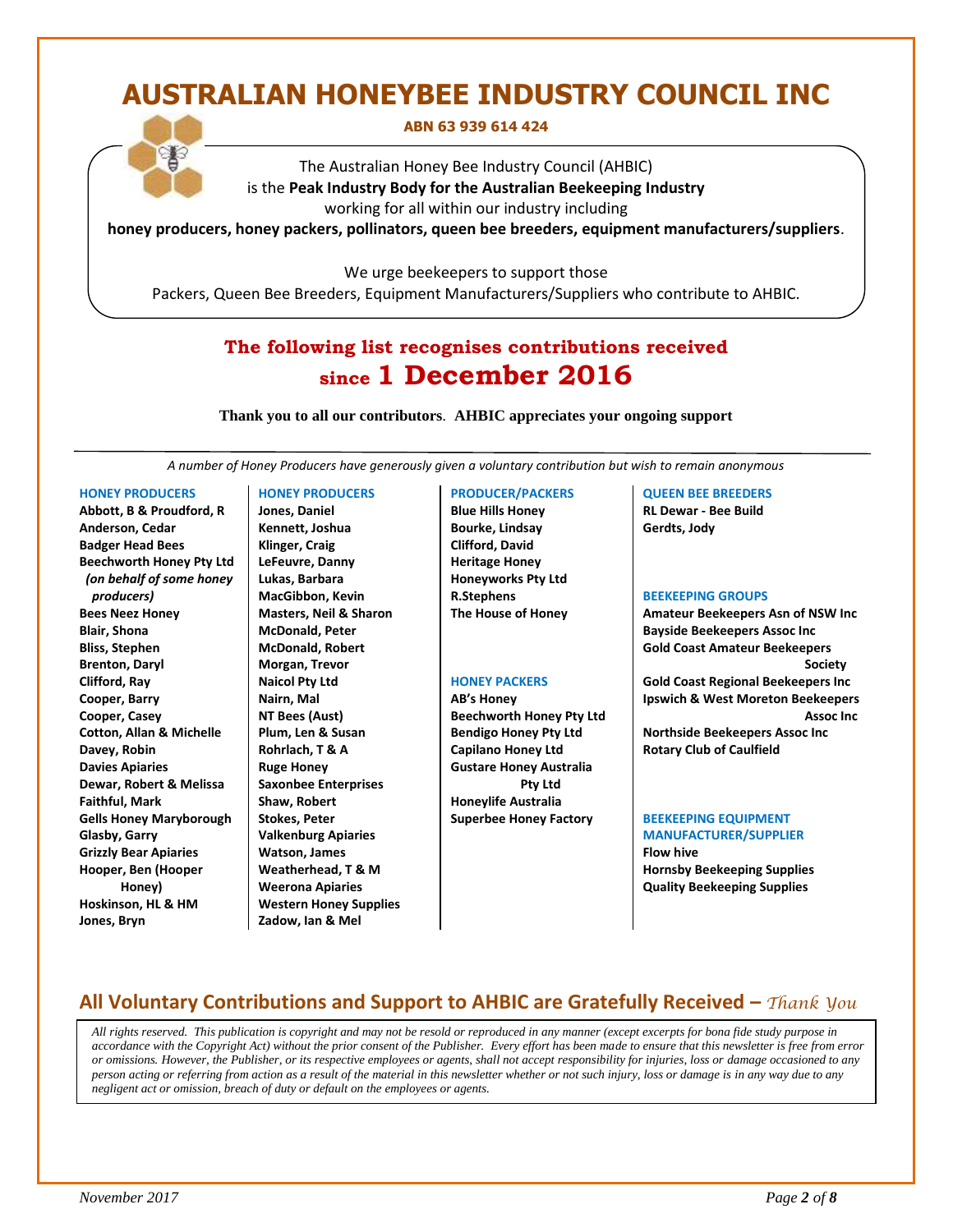### **NEW LOOK**

The AHBIC Executive has requested that the list of voluntary contributors to AHBIC be listed under the sections of the industry they are from. So I took the opportunity to make some other changes.

Re the voluntary contributor's list - if you are in a section that you feel does not represent what you do, please let me know and I will change it.

# **NEW DIRECTORS AT PLANT HEALTH AUSTRALIA**

#### *New Directors and Chairman for Plant Health Australia*

*Plant Health Australia (PHA), the not-for-profit coordinator of the plant biosecurity industry and government partnership in Australia, has three new non-executive Directors on its [Board,](http://www.planthealthaustralia.com.au/about-us/our-people/our-board/) plus a new Chair and Deputy Chair.*

*The new PHA non-executive Directors appointed at the PHA Annual General Meeting in Canberra are Dr Prue McMichael, Mr Kim Halbert and Mr Doug Phillips.*

*At the PHA Board meeting on the following day, [Mr Steve McCutcheon](http://www.planthealthaustralia.com.au/about-us/our-people/our-board/steve-mccutcheon/) was appointed as Chairman and [Mr Robert Prince](http://www.planthealthaustralia.com.au/about-us/our-people/our-board/robert-prince/) as Deputy Chair.*

*Mr McCutcheon thanked the outgoing Directors, including Darral Ashton who stepped down from the Board after twelve years as a Director, including two years as Chairman.*

*"On behalf of PHA, I would like thank Julie Bird, Dr Bruce Kefford and my predecessor Darral Ashton, for their commitment to plant biosecurity during their time as Directors," Mr McCutcheon said.*

*"I also welcome the new non-executive Directors who bring great skills to the Board along with increased geographic diversity, which is important for our national organisation," Mr McCutcheon added.*

*Executive Director and CEO of PHA, Greg Fraser, welcomed Mr McCutcheon to the Chairman's role, and commended Darral Ashton for his decades of service to plant biosecurity.*

*The resolution accepting the three new Directors, and reappointing Liz Alexander for another four year term, followed a selection process involving government and industry representatives.*

### **SENSELESS KILLING OF BEES**

Nathan Woods, one of the few commercial beekeepers in the Northern Territory, has had 120 of his hives deliberately poisoned. This is a big blow for Nathan and also a setback for the melon growers in the Katherine area who rely on Nathan for pollination of their melons.

The Northern Territory police are investigating. You would have to wonder at the mental state of someone who would deliberately go out and spray hives.

This is not the first time, with bees on the south coast of New South Wales having been poisoned several years ago. From memory I don't think anyone was brought to trial for that poisoning.

The full article can be viewed at [http://www.abc.net.au/news/rural/2017-11-30/beehives-deliberately-poisoned](http://www.abc.net.au/news/rural/2017-11-30/beehives-deliberately-poisoned-katherine/9208652)[katherine/9208652](http://www.abc.net.au/news/rural/2017-11-30/beehives-deliberately-poisoned-katherine/9208652)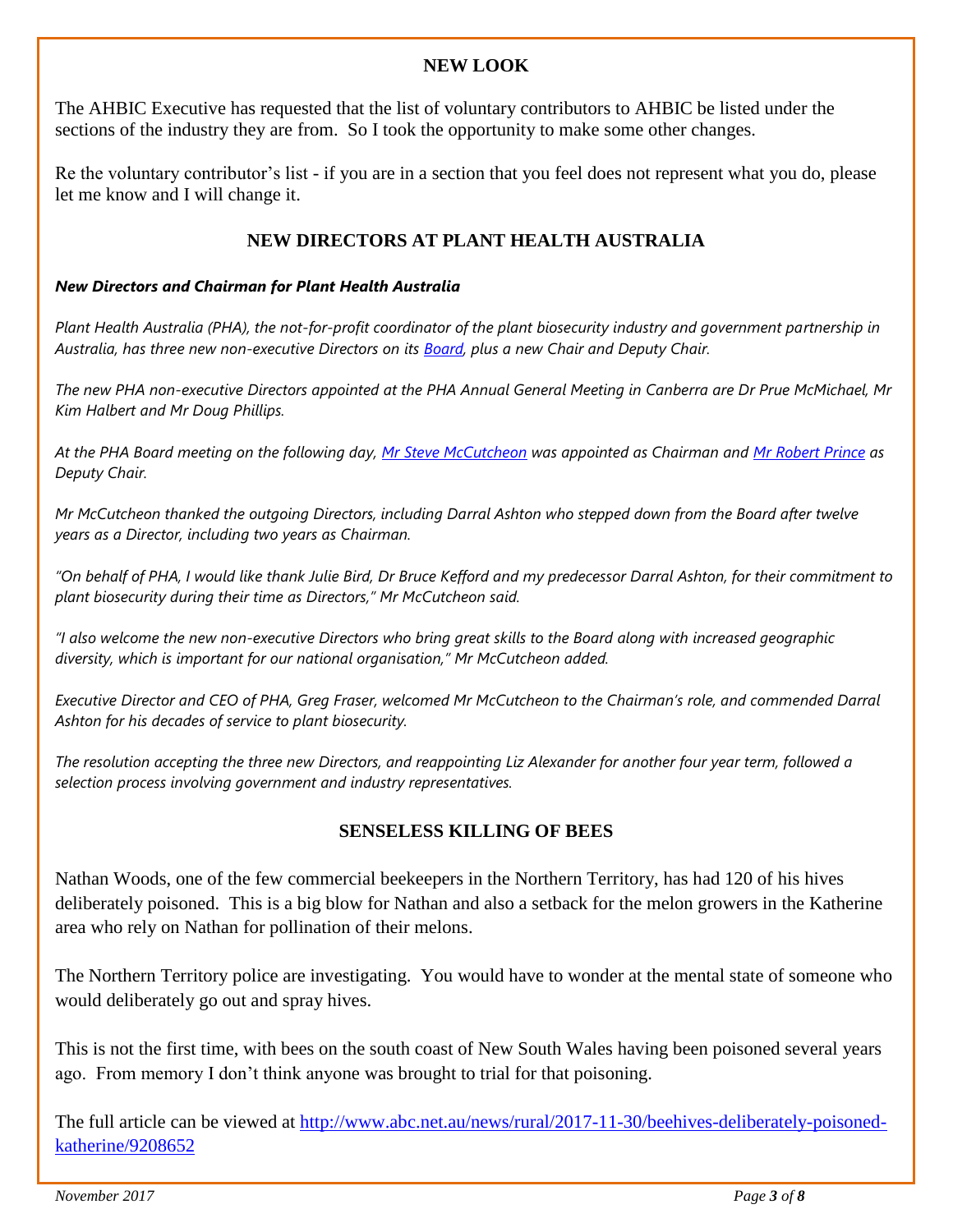#### **FUNDING FOR TRAINING**

Minister Joyce advised AHBIC that he would give us a grant of \$50,000 for training of potential leaders in our industry just before he had to resign. There are only certain training organisations that we can spend the money with.

The final documentation is being signed and I will shortly be contacting State Associations with an offer for training.

We thank former Minister Joyce for the grant.

#### **AGM DATES**

Annual conferences for 2018, in chronological order, as I currently have them are:-

| South Australian Apiarists Association               | 17 May -             |
|------------------------------------------------------|----------------------|
| WA Farmers Federation - Beekeepers Section and BICWA | 25-26 May, Perth     |
| <b>Tasmanian Beekeepers Association</b>              | 26 May -             |
| Victorian Apiarists Association                      | $31$ May $-1$ June - |
| New South Wales Apiarists Association                | 26 June – Gold Coast |
| Australian Honey Bee Industry Council                | 1 July – Gold Coast  |
| Queensland Beekeepers Association                    | <b>TBA</b>           |
| Honey and Packers Marketers Association              | <b>TBA</b>           |
| National Council of Pollination Associations         | <b>TBA</b>           |
| Australian Queen Bee Breeders Association            | <b>TBA</b>           |

### **NEW CHEMICAL REGISTRATIONS**

**Application no.:** 112338 **Active constituent/s:**<br>Applicant name: **Applicant ACN:**<br>Summary of use:

**Date of registration:** 15 November 2017 **Product registration no.:** 85132 **Label approval no.:** 

**Application no.:** 111683 **Active constituent/s:** <br> **Applicant name:** <br> **Applicant name:** <br> **Applicant name:** <br> **Applicant name:** <br> **Applicant name:** <br> **Applicant name:** <br> **Applicant name:** <br> **Applicant name:** <br> **Applicant name:** <br> **Applicant name: Applicant ACN:**<br>Summary of use:

**Date of registration: Product registration no.:** 84882 Label approval no.:

**Application no.:** 109030<br> **Product name:** Dupont **Applicant ACN:** 000 716 469<br> **Summary of variation:** To extend the

**Date of variation:** 6 November 2017 **Product registration no.:** 61824<br> **Label approval no.:** 61824/109030 **Label approval no.:** 

Prisma 20 SC Insecticide<br>200 q/L imidacloprid **Industrial Quimica Key, S.A**<br>N/A For the control of various insect pests of cotton, fruit, vegetables and ornamentals<br>15 November 2017

**Product name:** EuroChem Indox 150EC Insecticide TGAC Australia Pty Ltd<br>134 570 700 For the control of insect pests in azuki beans, chickpeas, faba beans, mung beans and soybeans<br>16 November 2017

**Product name:**<br> **Active constituent/s:**<br> **Active constituent/s:**<br> **Dupont Altacor Insecticide Active constituent/s:**<br> **B** 350 g/kg chlorantraniliprole **Active constituent/s:**  $\begin{array}{ccc}\n & 350 \frac{g}{kg}$  chlorantraniliprole<br> **Applicant name:** Du Pont (Australia) Pty Ltd **Du Pont (Australia) Pty Ltd** To extend the use pattern to pulse crops as a crop group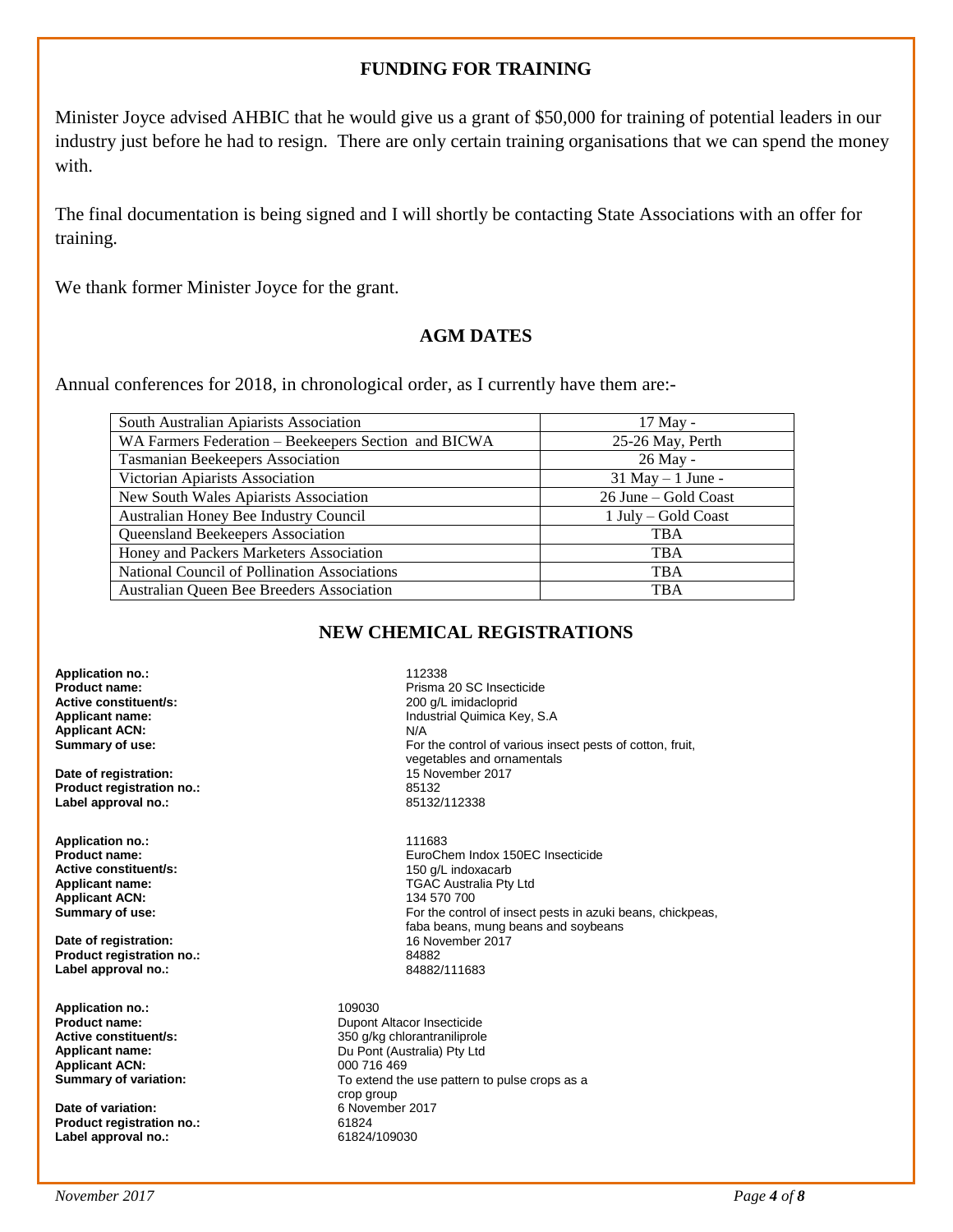**Application no.:** 112303 **Active constituent/s:**<br>**Applicant name:** Applicant ACN:<br> **Summary of variation:** 

**Date of variation:** 7 November 2017 **Product registration no.:** 81158 **Label approval no.:** 

**Application no.:** 2012/12133<br> **Product name:** 2012/12/12 Le-Mat

**Applicant ACN:**<br> **Summary of variation:** 

**Date of variation: 14 November 2017**<br> **Product registration no:** 45672 **Product registration no.:** 45672<br>
Label approval no.: 45672/112133 Label approval no.:

**Application no.:** 109512 **Active constituent/s:**<br>Applicant name: **Applicant ACN:**<br>Summary of use:

**Date of registration:** 24 October 24 October 2018<br> **Product registration no.:** 24018 **Product registration no.:** 84018 **Label approval no.:** 

**Application no.:** 103605 **Product name:**<br> **Product name:**<br> **Active constituent/s:**<br> **Active constituent/s:**<br> **Dimethon Insection Insection ACT Applicant ACN:**<br>Summary of use:

**Date of registration:** 25 October 2018<br> **Product registration no.:** 21676 Product registration no.:<br>
Label approval no.:<br>
81676/103605 Label approval no.:

**Application no.:** 106092 **Applicant ACN:**<br>Summary of use:

**Date of registration:**  27 October 2017 02:<br> **Product registration no.:** 2569 **Product registration no.: Label approval no.:** 82569/106092

**Application no.: 112016**<br>**Product name: 112016 Raystan Applicant ACN:** 610 946 784<br> **Summary of use:** For the control

**Date of registration: Product registration no.:** 85005 **Label approval no.:** 

Surefire Macromite Miticide<br>480 a/L bifenazate PCT Holdings Pty Ltd<br>099 023 962 To extend uses to include mite control on almond crops and update the label

**Product name:**<br> **Active constituent/s:**<br> **Active constituent/s:**<br> **Active constituent/s:**<br> **CONS** 290 q/L omethoate (an ant 290 g/L omethoate (an anticholinesterase compound) **Applicant name: Arysta Lifescience North America LLC**<br> **Applicant ACN: Applicant ACN: AND** To update state registration on the directions for use table

> Venom Professional 240SC Insecticide<br>240 g/L bifenthrin Adama Australia Pty Limited<br>050 328 973 For the control of insect pests and mites in ornamentals, turf and a range of urban situations<br>24 October 2017

**Active constituent/s:** <br>**400 g/L dimethoate (an anticholinesterase compound)**<br>Industrial Quimica Kev. S.A **Industrial Quimica Key, S.A**<br>N/A For control of a range of insect and mite pests in horticultural crops, pastures and non-food crops and for use as a postharvest dip for quarantine purposes for certain fruits<br>25 October 2017

**Product name:** Unocaps Lambda Cyhalothrin 250 Insecticide 250 g/L lambda-cyhalothrin **Applicant name: Applicant name: Applicant ACN: Applicant ACN: Applicant ACN: Applicant ACN: Applicant ACN: Applicant ACN: Applicant ACN: Applicant ACN: Applicant ACN: Applicant ACN: Applicant ACN:** For control of red legged earth mite in barley, wheat, pasture and lepidopteran pests in brassicas

**Product name: Product name: Raystar Chlorpyrifos 500 EC Insecticide**<br> **Active constituent/s: Raystar Chlorpyrifos (an anti-cholinesteral distribution of the S00 q/L chlorpyrifos (an anti-cholinesteral Active constituent/s:** <br>**Applicant name:** <br>**Applicant name:** <br>**Applicant name:** <br>**Raystar Cropprotection Pty Ltd Applicant name:** Raystar Cropprotection Pty Ltd For the control of insect pests on fruit, vegetables, oil seeds, cotton, cereals, pasture, turf and other situations<br>2 November 2017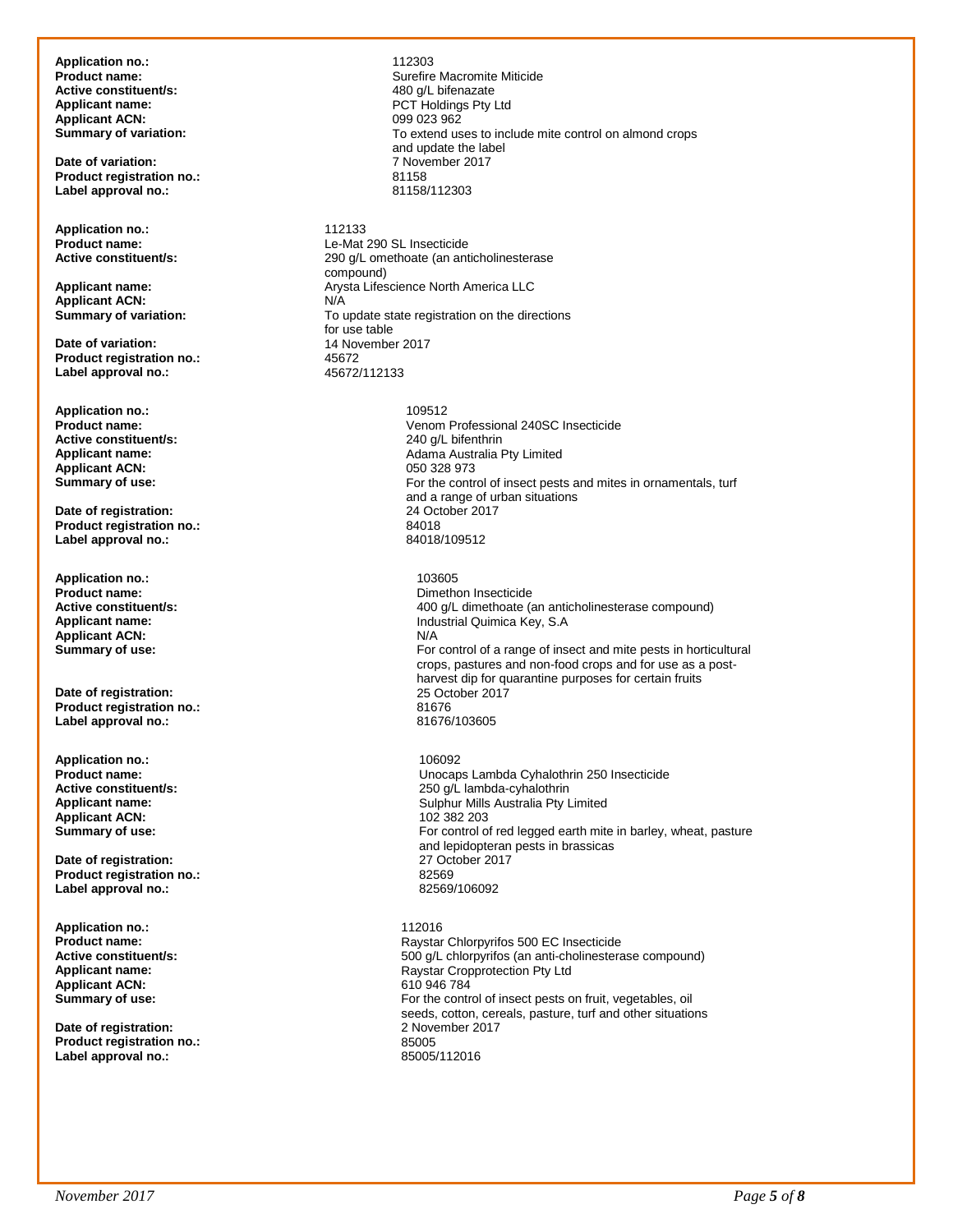**Application no.:** 101300<br>**Product name:** 101300 **Active constituent/s: Applicant ACN:**<br>Summary of use:

**Date of registration:** 2 November 2017<br> **Product registration no.:** 200626 **Product registration no.:** 80626<br>
Label approval no.: 80626/101300 Label approval no.:

**Application no.:** 112250 **Active constituent/s:**<br>Applicant name: **Applicant ACN:**<br>Summary of use:

**Date of registration:** 2 November 2017 **Product registration no.:** 85082 Label approval no.:

**Application no.:** 110939 **Applicant ACN:**<br>Summary of use:

**Date of registration:** 3 November 2017<br> **Product registration no.:** 84616 **Product registration no.:** 84616 **Label approval no.:** 

**Application no.:** 110159 **Active constituent/s:**  $\begin{array}{ccc}\n\bullet & \bullet & \bullet & \bullet & \bullet \\
\bullet & \bullet & \bullet & \bullet & \bullet & \bullet \\
\bullet & \bullet & \bullet & \bullet & \bullet & \bullet \\
\bullet & \bullet & \bullet & \bullet & \bullet & \bullet\n\end{array}$ **Applicant name:** Axichem Pty Ltd **Applicant ACN:**<br>Summary of variation:

**Date of variation:** 31 October 2017 **Product registration no.: Label approval no.:** 69773/110159

Atom Mini (Deltamethrin 250 g/kg WG) Insecticide 250 g/kg deltamethrin **Applicant name: Applicant name:** Sulphur Mills Australia Pty Limited **Applicant ACN: Applicant ACN: Applicant ACN: Applicant ACN: Applicant ACN: Applicant ACN: Applicant ACN: Applicant ACN: Applicant ACN** For the control of a range of insect pests in various situations<br>2 November 2017

> **Choice Merge 200 SC Insecticide 200 g/L imidacloprid** Grow Choice Pty Limited<br>161 264 884 For the control of pests in cotton, stone fruit, apples, cucurbits, capsicum, eggplant, potato, tomatoes, brassicas, sweet potato, cucumber, eggplant, turf, ornamentals and for the management of subterranean termites<br>2 November 2017

**Product name: Product name: Guardian Systemic Garden Insecticide**<br> **Active constituent/s: Guardian Systemic Garden Insecticide**<br>
0.25 a/ka imidacloprid **Active constituent/s:** <br> **Applicant name:** <br> **Applicant name:** <br> **Applicant name:** <br> **CALC CONSTANT CONSTANT CONSTANT CONSTANT CONSTANT CONSTANT CONSTANT CONSTANT CONSTANT CONSTANT CONSTANT CONSTANT CONSTANT CONSTANT CONS** Sundew Solutions Pty Ltd<br>135 400 261 For the control of insect pests on flowers, shrubs, trees, fruit trees and vegetables in the home garden

**Product name: AC Emporium Insecticide**<br> **Active constituent/s: Active constituent/s: Active constituent/s: Active constituent/s: Active insection** To extend the uses to control insects in forestry, mushrooms, pasture and sorghum

## **NEWS FROM THE AUSTRALIAN COMPETITION AND CONSUMER COMMISSION**

*For just over a year the Australian Consumer Law has prohibited unfair contract terms in small business standard form contracts. This law seeks to address some of the power imbalances in business-to-business transactions, including in agricultural supply chains.*

*Over the year we have worked with large businesses in many agricultural industries to ensure their contracts do not contain unfair terms. A number have modified their contracts to remove unfair terms, benefitting farmers and other small businesses across the sector.*

*In September the ACCC was successful in court action under this law against one of Australia's largest privately-owned waste management companies, JJ Richards & Sons Pty Ltd. Unfair terms in its standard form contract included an automatic rollover clause, a unilateral price variation term and a broad indemnity*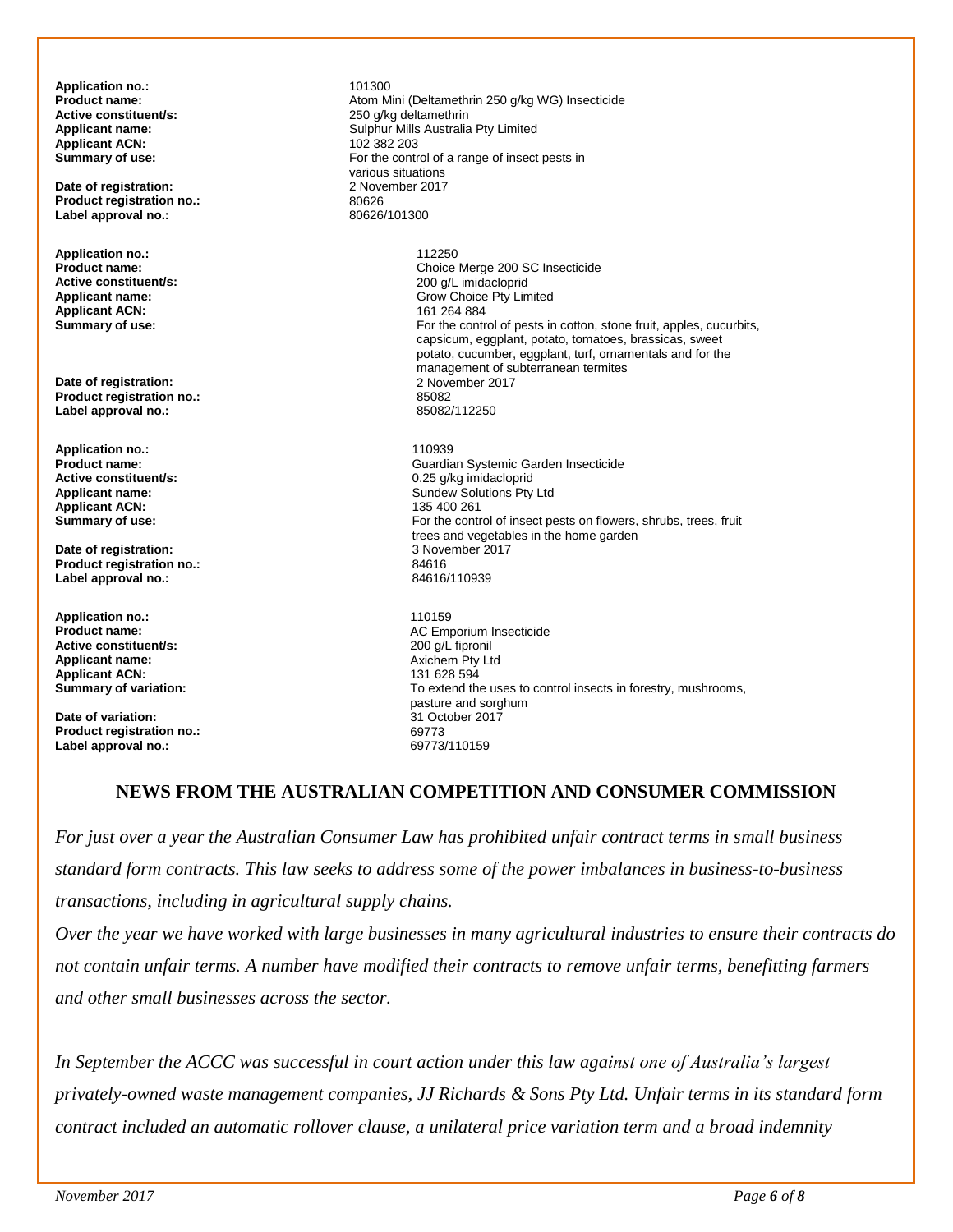#### *provision.*

*We have also started legal proceedings against Servcorp Ltd, a serviced office space provider, alleging 19 terms in its Service Agreement used with small business clients are unfair.*

*We urge large businesses to review their standard form agreements with small business and to take appropriate action to remove any unfair contract terms.*

*All businesses should be aware of common types of terms which may be unfair:*

- *automatic renewal binding the small business to subsequent contracts unless they cancel within a certain timeframe*
- *allowing a business to unilaterally increase its prices or alter the terms and conditions of the contract*
- *broadly limiting a business's liability towards a small business*
- *requiring a small business to indemnify the other business in an unreasonably broad range of circumstances*
- *allowing businesses to cancel or terminate an agreement without cause.*

*For more information about protection for small businesses from unfair contract terms, you can read our [factsheet](https://accc.us10.list-manage.com/track/click?u=2d4af35bb8308428c89cac9a4&id=5d30b80ae5&e=ab98e2e9c4) and go to our [website.](https://accc.us10.list-manage.com/track/click?u=2d4af35bb8308428c89cac9a4&id=4b9c185504&e=ab98e2e9c4) If you are interested in the JJ Richards matter, our [media release](https://accc.us10.list-manage.com/track/click?u=2d4af35bb8308428c89cac9a4&id=1a7b27ec08&e=ab98e2e9c4) has more on the Court's decision.*

*Kind regards*

*Agriculture Unit Australian Competition and Consumer Commission (ACCC)*

## **GENE TECHNOLOGY REVIEW**

I attended a seminar in Brisbane on the Gene Technology Review. I was able to put across our industry view that when the new gene technology is approved part of the consideration should be the effect on exports.

With the European Union (EU) if honey, which is not GM, but does contain some pollen from GM plants, which is not approved as a food in the EU, then that consignment is rejected. When I last checked there was only one food, a canola variety, which was approved as a food in the EU. So if pollen from other plants such as non-approved canola, soybean or cotton appear in the honey it is rejected.

There was the case where GM poppies were being looked at in Tasmania. If pollen from the poppies was in the hive and came out in say a leatherwood extraction then that shipment would also be rejected in the EU.